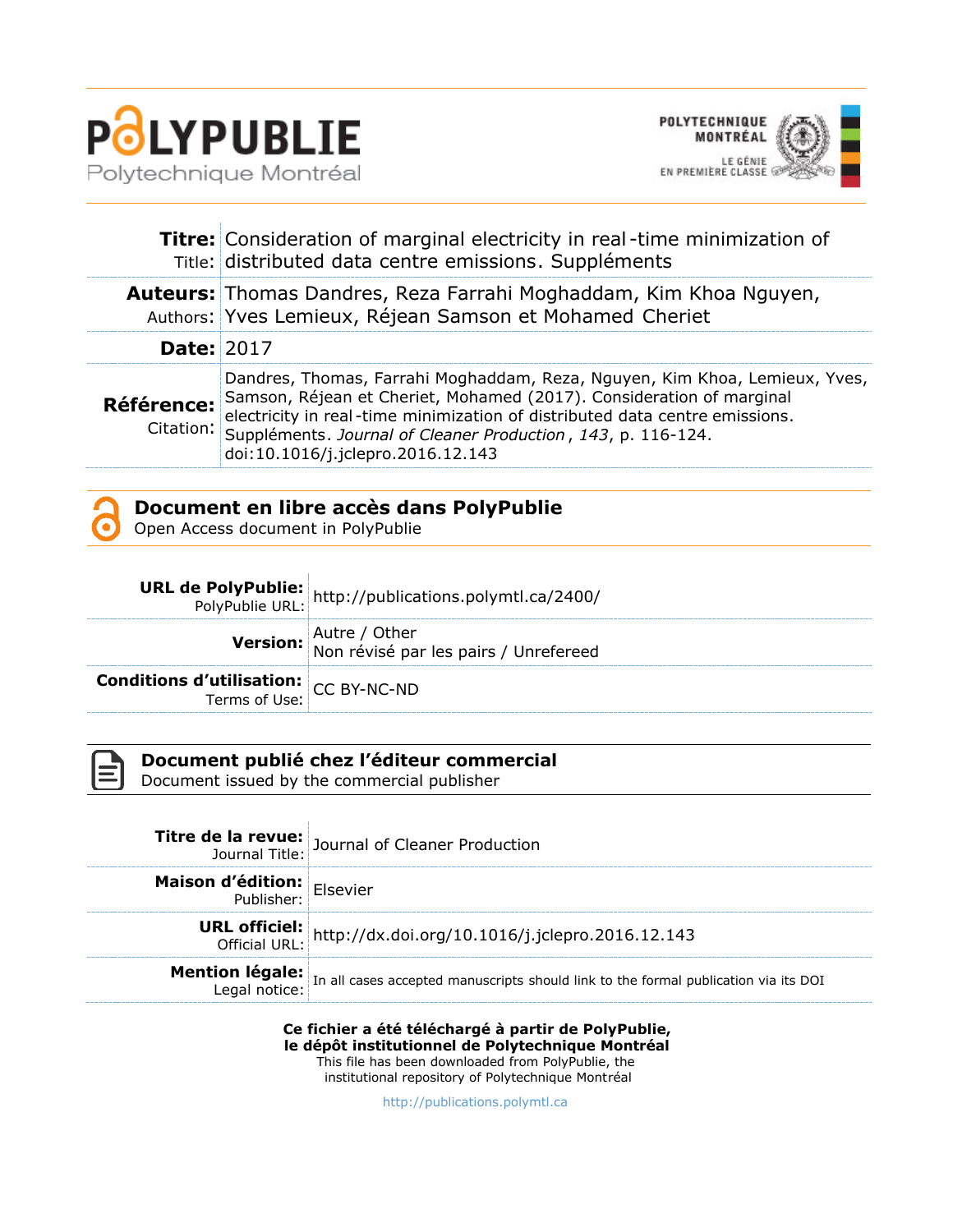#### *Electricity import and export in Alberta and Ontario*

In 2012, Ontario imported electricity from the US (0.9% of its power generation) and other Canadian provinces (3.2% of its power generation) (Statistics Canada, 2012). However, Ontario also exported more electricity (mostly to the US) over the same period, making it a net exporter of electricity in 2012. Electricity imported by Ontario from Canadian provinces (Québec and Manitoba) is assumed to be hydroelectricity since hydro dams generate almost 100% of the electricity in these provinces. Therefore, the consequence of electrical imports on GHG emissions may be reduced for Ontario. In 2012, Alberta imported electricity from the US (1.3% of its power generation, mostly from Washington State (Government of Canada, 2012)) and other Canadian provinces (5.5% of its power generation, mostly from British Columbia (Statistics Canada, 2012)). Hydroelectricity was the main source of electricity in Washington State and British Columbia in 2012 (70% (Washington State Department of Commerce, 2012) and 99% (BC Hydro, 2013), respectively) and hydro is expected to be the marginal source of electricity in these regions. Therefore, electricity imports in Alberta should result in an improvement in the environmental profile of the marginal kWh.

## *Identification of the marginal sources of electricity (example)*

The identification of the marginal sources of electricity between two times (t1 and t2 in the example below) is made in two steps:

- 1. Calculation of the power generation variation by technology between t1 and t2: Power generation variation = Power generation at t2 – Power generation at t1 Example (Nuclear): Power generation variation between t1 and t2 for nuclear = 11386 – 11382 = 4 MW.
- 2. Calculation of the marginal mix between t1 and t2: Marginal share = Power generation variation  $\div$  Total of power generation variation Example (Nuclear): Nuclear marginal share between t1 and t2 =  $4 \div 386 = 1.0$  %.

| Data (example)                                       | Nuclear | Coal | Gas  | Hydro | Other | Wind | Total |
|------------------------------------------------------|---------|------|------|-------|-------|------|-------|
| Power Generation at t1<br>(MW)                       | 11382   | 221  | 1747 | 5487  | 690   | 141  | 19668 |
| Power Generation at t2<br>(MW)                       | 11386   | 321  | 1990 | 5495  | 719   | 143  | 20054 |
| Power generation variation<br>between t1 and t2 (MW) | 4       | 100  | 243  | 8     | 29    | 2    | 386   |
| Marginal mix<br>between t1 and t2 (%)                | 1.0     | 26.0 | 63.3 | 2.1   | 7.6   | 0.5  | 100.0 |

# *Calculation of the marginal emissions factor (example)*

The marginal emissions factors between two times (t1 and t2 in the example below) are obtained by multiplying and summing the marginal share of each technology to the corresponding emissions factor between these times: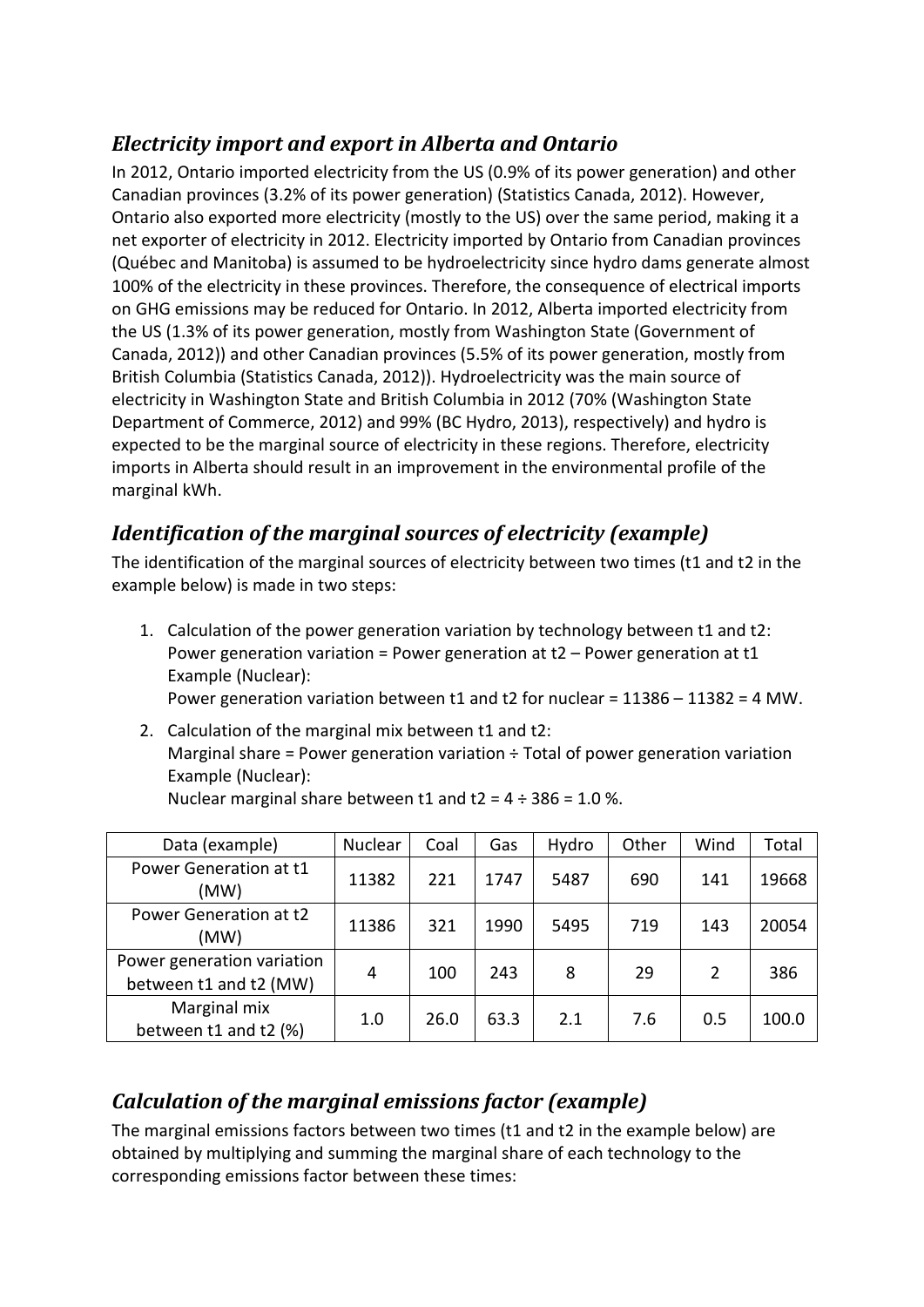Marginal emissions factor between t1 and t2 =  $1.0 \times 23 + 26.0 \times 1065 + 63.3 \times 559 + 2.1 \times 16$  $+ 7.6 \times 310 + 0.5 \times 39 = 655$  gCO<sub>2</sub>eq./kWh.

| Data (example)                                        | Nuclear | Coal | Gas  | Hydro | Other | Wind | Total |
|-------------------------------------------------------|---------|------|------|-------|-------|------|-------|
| Marginal mix<br>between t1 and t2 (%)                 | 1.0     | 26.0 | 63.3 | 2.1   | 7.6   | 0.5  | 100.0 |
| <b>Emission factors</b><br>(gCO <sub>2</sub> eq./kWh) | 23      | 1065 | 559  | 16    | 310   | 39   | 655   |

#### *Minimization of real-time marginal GHG emissions (example)*

The marginal GHG emissions are minimized by choosing the region where the marginal emissions factor is the lowest over a given period. Considering the three periods P1, P2 and P3 (in the table below): Ontario is chosen for P1, Alberta is chosen for P2 and Ontario is chosen for P3.

| Data (example)                                         | Ontario | Alberta | Minimum |
|--------------------------------------------------------|---------|---------|---------|
| Emission factor during $P1$ (gCO <sub>2</sub> eq./kWh) | 218     | 641     | 218     |
| Emission factor during P2 ( $gCO2$ eq./kWh)            | 568     | 265     | 265     |
| Emission factor during P3 ( $gCO2$ eq./kWh)            | 492     | 636     | 492     |

#### *Power demand variations and marginal technologies*

In practice, it is irrelevant whether the provincial power demand increases or decreases to identify the marginal technologies. In the former case, it is assumed that the power plants that have extended their generation capacity to meet the increase in provincial power demand will also power the GSTC. In the later case, it is assumed that the GSTC power demand will be met by maintaining the generation capacity of the power plants that would have reduced their power generation capacity in the absence of the GSTC power demand. Thus, in both cases, the GSTC is powered by the marginal sources of electricity.

## *Identification of the average sources of electricity (example)*

The share of each technology composing the average mix of electricity is obtained by dividing the power generated by each technology by the total power generated at a given time (t1 in the following example).

| Data (example)                 | Nuclear | Coal | Gas  | Hydro | Other | Wind | Total |
|--------------------------------|---------|------|------|-------|-------|------|-------|
| Power Generation at t1<br>(MW) | 11382   | 221  | 1747 | 5487  | 690   | 141  | 19668 |
| Average mix at t1<br>(%)       | 57.9    | 1.1  | 8.9  | 27.9  | 3.5   | 0.7  | 100.0 |

At t1, the share of nuclear power in total power generation is  $11382 \div 19668 = 57.9$  %.